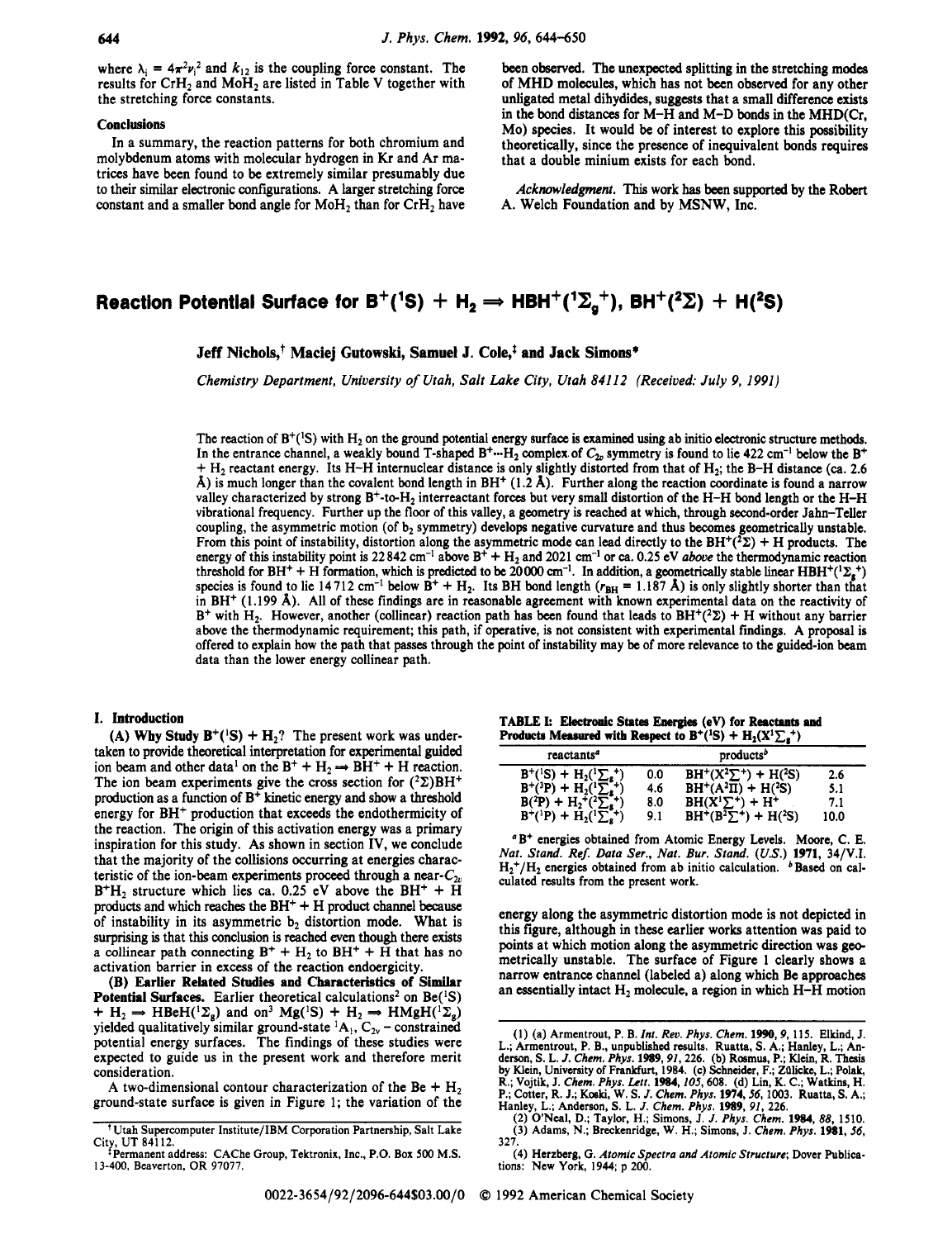

**Figure 1.** Two-dimensional contour plot of the ground-state  ${}^{1}A_1$  potential energy surface for the  $C_{2n}$  insertion of Be(<sup>1</sup>S) into H<sub>2</sub> to produce linear  $HBeH({}^{1}\Sigma)$ . The contour spacings represent approximately 5000 cm<sup>-1</sup> in energy. Along the vertical axis is the distance from the  $B<sup>+</sup>$  to the center of the H-H bond; the horizontal axis labels the H-H distance. The labels a-d, f refer to the geometrical points discussed in section **I.B.** 

begins to play a role (point b), a saddle point (point c), and two exit valleys leading, respectively, to  $H + Be + H$  (to the right of point c) and HBeH (point **f)** products.

The reaction that produces  $BeH + H$  products cannot be represented in Figure 1 because of the artificial  $C_{2v}$  symmetry constraint. However, by monitoring where the asymmetric  $(b_2)$ distortion mode achieves negative curvature (points d) and thus becomes unstable, or where the lowest surface of  ${}^{1}B_{2}$  symmetry intersects the  ${}^{1}A_1$  surface and thus allows transitions to the  ${}^{1}B_2$ surface to occur, one can determine at what energy the BeH + H product channel becomes accessible. To achieve a full picture of all product channels therefore dictates that the position of the  ${}^{1}B_{2}$  surface relative to the  ${}^{1}A_{1}$  surface be carefully monitored.

Both of the above alkaline-earth-metal atoms as well as the analogous B+ ion considered here have *ns2* **IS** ground electronic states and relatively low-lying *msnp*<sup>1,3</sup>P excited states. It is these states that contribute strongly to the  ${}^{1}A_{1}$  and  ${}^{1}B_{2}$  surfaces that must be examined. Among the alkaline-earth-metal atoms and B<sup>+</sup>, the energies of the <sup>1,3</sup>P atomic states relative to the <sup>1</sup>S ground state as well as the strengths of the metal-H bonds vary considerably. Moreover, in the  $B^+ + H_2$  case, states arising from the  $B(^{2}P) + H_{2}^{+}$  asymptote lie below the  $B^{+}(^{1}P) + H_{2}$  energy and thus must also be taken into account **(see** Table I).

Before discussing our findings, let us anticipate some of the electronic **structure** characteristics that would be expected to affect strongly the dynamics<sup>1a-c</sup> (e.g., energy threshold, cross-section magnitude, and energy dependence) of the  $B^+ + H_2$  reaction which is the focus of this work. This discussion helps establish requirements that we need to place on the computational approaches used to achieve the potential surfaces presented here.

**Products. (1)** Orbital **Symmetry Labels.** We begin by defining the  $C_{2v}$  symmetry notation used to label the molecular orbitals of the various species. For the  $M + H_2$  reactants, the labels  $1a_1$ , 2a<sub>1</sub>, and 1b<sub>2</sub> are used to denote the valence H<sub>2</sub>  $\sigma_g$ , M *n*s, and M (in plane and parallel **to** the H-H axis) *np* orbitah, respectively. The 3a<sub>1</sub> and 1b<sub>1</sub> orbitals are the other two M *n*p orbitals; the  $H_2$  $\sigma_u$  antibonding orbital is denoted 2b<sub>2</sub>. The M inner-shell orbitals are not explicitly identified in this abbreviated notation. **(C)**  $C_{2\nu}$  Symmetry:  $M + H_2$  Reactants,  $H + M + H_3$  and HMH

For the linear HMH product molecule, 1a<sub>1</sub>, 2a<sub>1</sub>, and 1b<sub>2</sub> denote the M-H  $\sigma$ ,  $\sigma^*$ , and  $\sigma$  orbitals, respectively; the 2b<sub>2</sub> orbital is another M-H  $\sigma^*$  orbital. The  $\pi$ -orbitals of the HMH molecule are labeled  $1b_1$  and  $3a_1$ .

When considering the H + M + H channel again in  $C_{2v}$  symmetry, the symmetric combination of the two H-atom 1s orbitals



**Figure 2.** Configuration correlation diagram for  $C_{2v}$  insertion of B<sup>+</sup>(<sup>1</sup>S) into  $H_2$  to produce linear HBH<sup>+</sup>. The energies are in units of 1000 cm<sup>-1</sup>. The 1a<sub>1</sub>, 2a<sub>1</sub>, and 1b<sub>2</sub> orbitals correspond to the H<sub>2</sub>  $\sigma_g$ , B<sup>+</sup>(2s), and  $B^{+}(2p)$  (in plane) orbitals, respectively for the  $B^{+} + H_{2}$  reactants. For the HBH<sup>+</sup> product, the la<sub>1</sub> and 1b<sub>2</sub> orbitals are the two (symmetric and assymmetric)  $\sigma$  B-H bonding orbitals.

is labeled  $2a_1$ , the antisymmetric combination is labeled  $1b_2$ , the M *n*s orbital is denoted  $1a_1$ , and the three M *n*p orbitals are  $3a_1$ ,  $1b_1$ , and  $2b_2$ .

Notice that in all three of the above cases there are *a rorul of*   $six$  *orbitals* explicitly considered; when  $C_s$  and  $C_{\infty}$  symmetries are considered, again a total of **six** important orbitals will occur. This is an essential fact to keep in mind when designing our calculational approach.

**(2)** Essential Electronic **Configurations.** The need for using an inherently multiconfigurational approach when treating the ground-state potential surfaces that arise here can now be made clear. Briefly, the valence **m2** configuration of the reactant M atom (or ion) when combined with the  $\sigma_{g}^{2}$  configuration of the  $H_2$  molecule in its  $X^1\Sigma_g^+$  ground state, does *not* correlate with the ground-state  $\sigma_g^2 \sigma_u^2$  dominant configuration of the linear HMH molecule (or ion). In  $C_{2v}$  symmetry, the M + H<sub>2</sub> reactants have the  $\sigma_{\rm g}^2$   $\text{ms}^2 = 1a^2 \cdot 2a^2$  electronic configuration, and, as stated, the HMH products have the  $\sigma^2_{\mathbf{g}}\sigma^2_{\mathbf{u}} = 1a^2_{11}b^2_{22}$  configuration. Although both configurations are of  ${}^{1}A_{1}$  symmetry, they are not identical; this means that the electronic wavefunction changes its qualitative character (i.e., orbital occupancy) in moving from reactants to products.

For collisions that produce  $H + M + H$  along a path preserving  $C_{2v}$  symmetry, two configurations of the form  $1a^2$ <sub>1</sub>2a<sup>2</sup><sub>1</sub> and  $1a^2$ <sub>1</sub>1b<sup>2</sup><sub>2</sub> are needed. By combining these two configurations, the homolytic dissociation of the two H atoms can be achieved, just as combining  $\sigma^2$ <sub>g</sub> and  $\sigma^2$ <sub>u</sub> configurations is needed to describe homolytic dissociation of  $H_2$ .

It is therefore clear that at least two electronic configurations are needed to describe the M + H<sub>2</sub> reactants and the H + M + H or HMH products in  $C_{2v}$  symmetry. For these reasons, a multiconfigurational wave function must be used. These configuration correlations are summarized semiquantitatively in Figure 2 where the relative positions of the low-lying  $B_2$  states are also anticipated.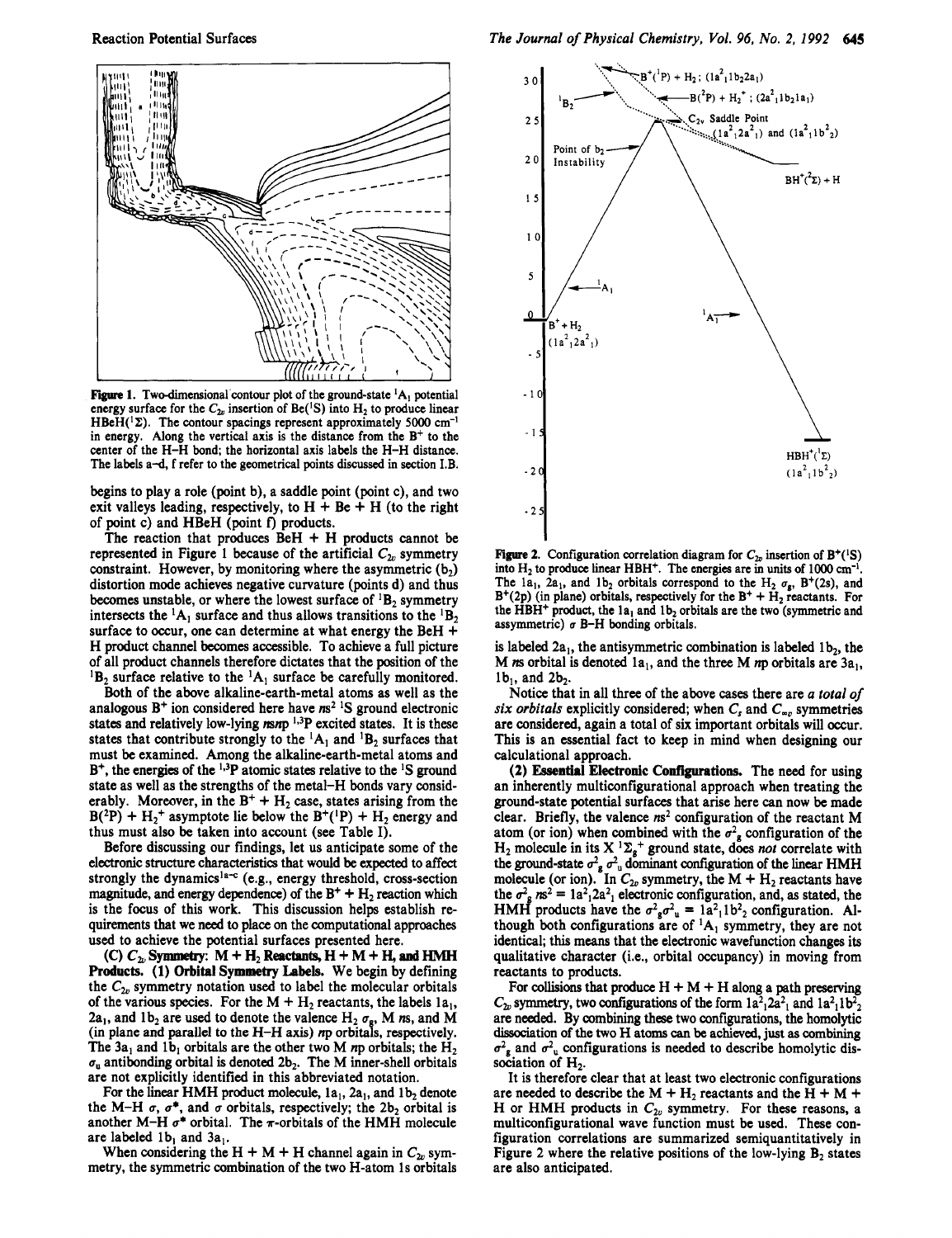

Figure 3. Configuration correlation diagram for collinear insertion of  $B^+(S)$  into H<sub>2</sub> to produce  $BH^+(S) + H$ . The energies are in units of 1000 cm<sup>-1</sup>. The  $1\sigma$ ,  $2\sigma$ , and  $3\sigma$  orbitals correspond to the H<sub>2</sub>  $\sigma_g$ , B<sup>+</sup> 2s and  $B^+$  2p (along the molecular exis) orbitals, respectively for the  $B^+$  + H<sub>2</sub> reactants. For BH<sup>+</sup> + H,  $1\sigma$  is the BH<sup>+</sup>  $\sigma$  bonding orbital,  $2\sigma$  is the  $BH^+$  nonbonding  $\sigma$  orbital, and  $3\sigma$  is the H atom 1s orbital. The solid lines show the diabatic configuration correlations, and the dashed lines show the adiabatic state correlations in which no avoided crossing occurs.

It still remains to determine which, if any, additional configurations must be included to describe the  $MH + H$  products that arise when  $C_{2v}$  symmetry is broken or when considering collinear approaches of  $B^+$  to  $H_2$ .

**(D) Including**  $C_s$  **and**  $C_{\infty}$ **, Symmetry Paths. When the**  $C_{2v}$ symmetry is lowered to  $C_s$  symmetry, the  $a_1$  and  $b_2$  orbitals become orbitals of the same a' symmetry. The  $1a_1$ ,  $2a_1$ ,  $1b_2$ ,  $3a_1$ , and  $2b_2$ orbitals become 1a', 2a', 3a', 4a', and 5a', whereas the  $1\mathbf{b}_1$  orbital becomes the  $1a''$  orbital. The MH  $+$  H product channel can be described in this symmetry where the ground-state MH  $(^{2}\Sigma)$  + H species have a dominant  $1a'^2 2a' 3a'$  configuration ( $1a'$  is the  $M-H$   $\sigma$ -bonding orbital, 2a' is the H-atom 1s, and 3a' is the nonbonding  $\sigma$  orbital on the MH).

In  $C_{\infty}$  symmetry, the corresponding six active orbitals have  $\sigma$ (the M  $ns$  and one  $np$  as well as the  $H<sub>2</sub>$  bonding and antibonding orbitals) and  $\pi$  (two of the M np orbitals) symmetries. As in all of the other symmetries, there are a total of **six** explicitly labeled orbitals. Within the  $C_{\infty}$  point group, the M + H<sub>2</sub> species have a dominant  $1\sigma^2 2\sigma^2$  configuration, and the MH + H species have a dominant  $1\sigma^2 2\sigma 3\sigma$  configuration (see Figure 3).

**(E) Complete-Activespace** List **of Configurations.** We can achieve a balanced description of the  $M + H_2$ ,  $H + M + H$ ,  $HMH$ , and  $MH + H$  channels by including in the electronic wave function all configurations of a chosen overall symmetry (e.g.,  ${}^{1}A_{1}$ ) or  ${}^{1}A'$ ) with the four valence electrons distributed among all six "active" orbitals in all ways that produce the chosen overall symmetry. Doing **so** is said to involve a complete-active-space (CAS) description of the electronic configuration space.

This choice of configurations allows **us** to include in our ground-state wave function not only the dominant configurations appropriate to  $M(^{1}S) + H_{2}$ ,  $HMH(^{1}\Sigma^{+}_{g})$ ,  $H + M(^{1}S) + H_{1}$ , and  $MH(^{2}\Sigma) + H$  but also those configurations that correlate with low-lying excited asymptotic <sup>1</sup>A' state such as  $B^+(^{1,3}P) + H_2$ ,  $BH(^{1}\Sigma) + H^{+}$ , and  $B(^{2}P) + H_{2}^{+}$ . It also allows us to study the low-energy states of  $^{1,3}B_2$  symmetry that arise from various of these asymptotes as discussed in the next sections.

**(F) Role** of **Low-Energy Excited Configurations.** The configurations that result from distributing the four valence electrons



**Figure 4.** Constructive interaction between the in-plane **M** np orbital of  $b_2$  symmetry and the antibonding H<sub>2</sub>  $\sigma$ <sub>u</sub> orbital also of  $b_2$  symmetry.

among the active orbitals in all manner consistent with the chosen symmetry involve both open-shell configurations of the type la<sup>'2</sup>2a'3a' and closed-shell configurations such as la'<sup>2</sup>2a<sup>'2</sup> and  $1a'^{2}1a''^{2}$ . The couplings among these configurations determine the nature of the electronic energy surfaces as functions of geometry. Whenever configurations that differ by the occupancy of two spin-orbitals interact (e.g.,  $1a'^22a'^2$  and  $1a'^21a''^2$ ), the coupling is rather weak, and an avoided crossing barrier is to be expected. When two configurations that differ by a single spinorbital occupancy interact (e.g.,  $1a'^22a'^2$  and  $1a'^22a'1a'$ ), the coupling is strong and an avoided crossing barrier is likely to not appear. Such considerations are, of course, conceptually useful, but whether a transition-state barrier appears must be determined by ab initio calculations.

The excited **1-3P** states of the B+ species, when interacting with  $H_2$  in  $C_{2v}$  symmetry, give rise to singlet and triplet states of  $A_1$ ,  $B_1$ , and  $B_2$  symmetry. Also, singlet and triplet  $A_1$ ,  $B_1$ , and  $B_2$  states result from the interaction of neutral  $B(^{2}P)$  and  $H_2^{+}$ , which lies below  $B^+(P) + H_2$  by approximately 1 eV.

Among the excited  $A_1$ ,  $B_1$ , and  $B_2$  states, the  $^{1,3}B_2$  states possess the most attractive interactions because they allow the  $B^+$  in-plane half-filled np orbital of  $b_2$  symmetry to interact constructively with the H<sub>2</sub> molecule's empty antibonding  $\sigma_u$  orbital as shown in Figure 4. Earlier work on  $Be + H_2$  and  $Mg + H_2$  led us to anticipate that the  ${}^{1}A_{1}$  ( ${}^{1}A'$ ) ground-state surface will either be intersected or closely approached by the lowest  $^{1,3}B_2$  ( $^{1,3}A'$ ) surfaces. If so, there are important consequences for the reaction under discussion.

In particular, collisions entering regions where the  ${}^{1}A_1$  and  ${}^{1}B_2$ surfaces cross may "hop" from one surface to the other since any loss of  $C_{2v}$  symmetry permits the <sup>1</sup>A<sub>1</sub> and <sup>1</sup>B<sub>2</sub> states to mix. Once on the <sup>1</sup>B<sub>2</sub> surface the reaction can proceed directly to the MH(<sup>2</sup> $\Sigma$ ) + H products. Of course, if any appreciable spin-orbit coupling is operative, hopping to the  ${}^{3}B_{2}$  surface, which also correlates directly to the  $MH(^{2}\Sigma) + H$  products, can also occur.

If the  ${}^{1}A_1$  and  ${}^{1}B_2$  surfaces do not cross yet approach closely, MH + H products **can** still be formed. In this *case,* the mechanism involves second-order Jahn-Teller coupling between the underlying  ${}^{1}A_1$  surface and the higher  ${}^{1}B_2$  surface induced by a distortion of  $b_2$  symmetry. If the strength of such coupling is sufficiently strong, instability with respect to distortion along the  $b_2$  mode will develop on the  ${}^{1}A_1$  surface. The  $BH_2$ <sup>+</sup> species will spontaneously distort when reaching such points of instability on the  ${}^{1}A_{1}$  surface, and subsequently evolve to  $BH^+ + H$  on the (now) <sup>1</sup>A' surface in **C,** symmetry.

The strength of the factors that produce negative curvature and thus instability along the  $b_2$  mode is governed by matrix elements of the form<sup>5</sup>

$$
\frac{|\langle \,^1A_1|\partial H/\partial Q_{b_2}|^1B_2\rangle|^2}{(E(^1A_1)-E(^1B_2))}
$$

where  $\partial H/\partial Q_{b}$ , represents the derivative of the electronic Hamiltonian with respect to distortion along the  $b_2$  mode. The closer the  ${}^{1}B_{2}$  state approaches the underlying  ${}^{1}A_{1}$  state, the larger is this negative-curvature factor. If the  ${}^{1}B_{2}$  state intersects and moves below the  ${}^{1}A_1$  state, this factor ceases to produce negative curvature along the  $b_2$  mode; however, in this case, straightforward hopping to the  ${}^{1}B_{2}$  surface can occur without second-order Jahn-Teller assistance.

*<sup>(5)</sup>* Simons, J. Energetic Principles *of Chemicul Reuctions;* Jones and Bartlett Publishers: Boston, 1983.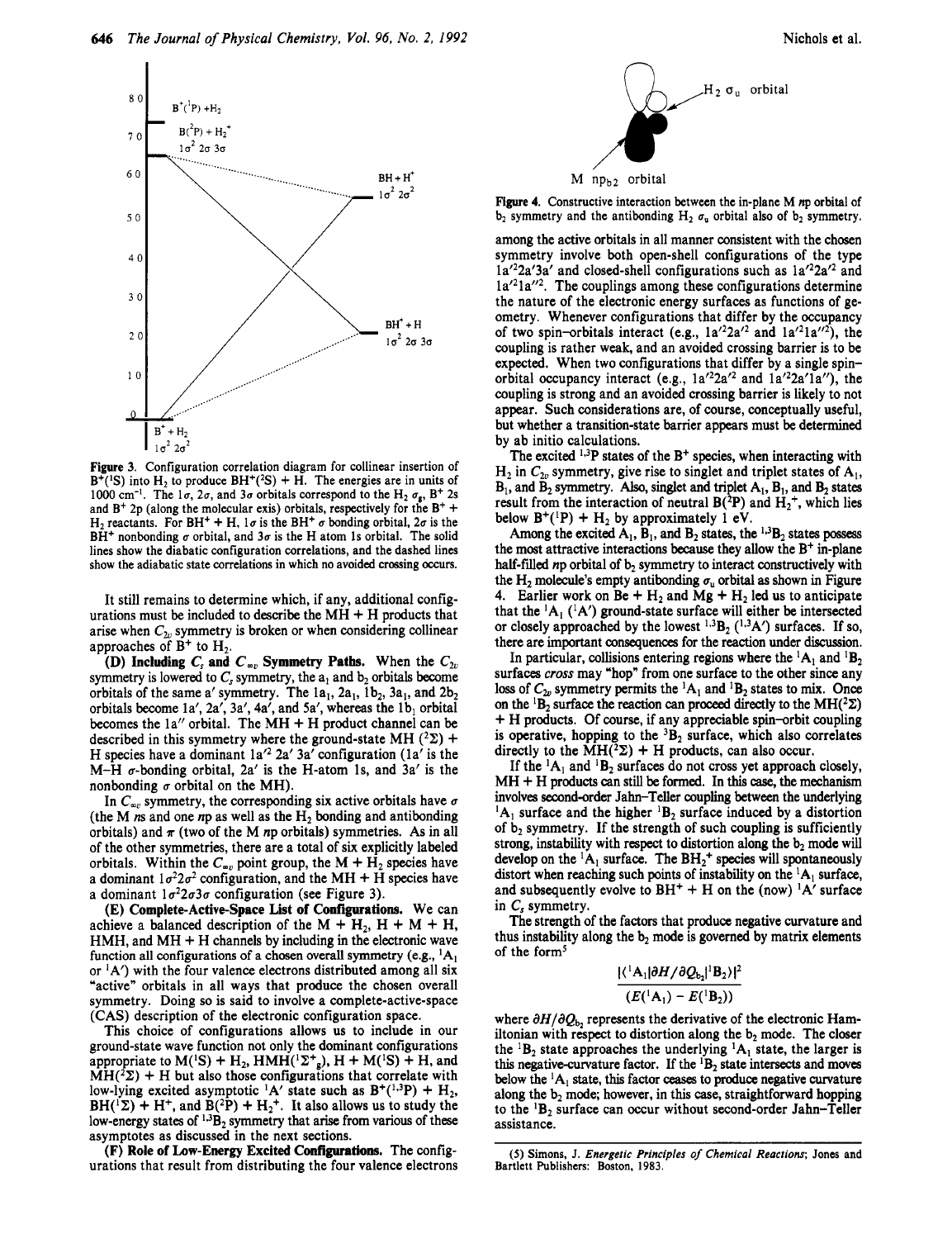**TABLE II:** Total and Relative Energies, Geometries, and Vibrational Frequencies for Species along the  $B^+ + H_2 \rightarrow BH^+ + H$ , HBH<sup>+</sup> Reaction **Paths"** 

| species                                                  | method<br>used | electronic energies.<br>hartrees | optimized geometries, Å                           | vibr frequencies <sup>c</sup> /<br>zero-point energies, cm <sup>-1</sup>                                                                | rel energies, <sup>b</sup><br>$cm^{-1}$ |
|----------------------------------------------------------|----------------|----------------------------------|---------------------------------------------------|-----------------------------------------------------------------------------------------------------------------------------------------|-----------------------------------------|
| $B^{+}(^{1}S) + H_{2}$                                   | <b>MCSCF</b>   | $-25.446250$                     | $r_{\text{HH}} = 0.755$                           | 4224/2112                                                                                                                               |                                         |
|                                                          | CCSD(T)        | $-25.468865$                     | $r_{\text{HH}} = 0.734$                           |                                                                                                                                         | 0                                       |
| $BH2+ C2$ , long-range<br>complex                        | <b>MCSCF</b>   | $-25.449485$                     |                                                   | $r_{\text{HH}} = 0.762$ ; $r_{\text{BH}} = 2.605$ 230 (a <sub>1</sub> ), 437 (b <sub>2</sub> ), 4133 (a <sub>1</sub> )/2400             | $-710$                                  |
|                                                          | CCSD(T)        | $-25.474069$                     | $r_{\text{HH}} = 0.743$ ; $r_{\text{RH}} = 2.605$ |                                                                                                                                         |                                         |
| $BH_2^+$ $C_{2v}$ second-order saddle                    | <b>MCSCF</b>   | $-25.322627$                     |                                                   | $r_{\text{HH}} = 1.396$ ; $r_{\text{RH}} = 1.411$ 4512i (a <sub>1</sub> ), 1279 (a <sub>1</sub> ), 3424i (b <sub>2</sub> ) <sup>d</sup> | 27129                                   |
| point                                                    | CCSD(T)        | $-25.352230$                     |                                                   |                                                                                                                                         |                                         |
| $HBH^{+}(\frac{1}{2})$                                   | <b>MCSCF</b>   | $-25.520364$                     | $r_{BH} = 1.187$                                  | 2594 (a <sub>1</sub> ), 2880 (b <sub>2</sub> ), 932 (bend)/3669                                                                         | $-16269$                                |
|                                                          | CCSD(T)        | $-25.563931$                     |                                                   |                                                                                                                                         |                                         |
|                                                          | CCSD(T)        | $-25.564067$                     | $r_{BH} = 1.173$                                  |                                                                                                                                         |                                         |
| $BH2$ $\sim$ point of b <sub>2</sub> mode<br>instability | <b>MCSCF</b>   | $-25.342173$                     | $r_{\text{HH}} = 1.336$ ; $r_{\text{RH}} = 1.526$ |                                                                                                                                         | 22842                                   |
| $BH^+(2\Sigma) + H$                                      | <b>MCSCF</b>   | $-25.351373$                     | $r_{\text{BH}} = 1.199$                           | 2582/1291                                                                                                                               | 20821                                   |
|                                                          | CCSD(T)        | $-25.371722$                     | $r_{BH} = 1.198$                                  |                                                                                                                                         |                                         |
| BHH <sup>+</sup> linear complex                          | <b>MCSCF</b>   | $-25.446663$                     |                                                   | $r_{\text{HH}} = 0.756$ ; $r_{\text{BH}} = 2.729$ 112, 4202, 303i (bend) <sup>d</sup> /2157                                             | -91                                     |
|                                                          | CCSD(T)        | $-25.469942$                     |                                                   |                                                                                                                                         |                                         |
|                                                          | CCSD(T)        | $-25.488630$                     | $r_{\text{HH}} = 0.702$ ; $r_{\text{RH}} = 2.865$ |                                                                                                                                         |                                         |

*<sup>a</sup>*Where separate geometry optimizations were carried out at the MCSCF and CCSD(T) levels, two sets of geometries are reported. In all cases, the MCSCF geometry is listed first, and the CCSD(T) geometry appears second. Where geometry optimization could not be carried out at the CCSD(T) level, the CCSD(T) energies were computed at the MCSCF geometries. In all **cases,** the MCSCF energies are **used** and are given relative to the  $B^+ + H_2$  reactants. These are electronic energies, and thus do not include zero-point corrections. These local harmonic frequencies were obtained from the analytical second derivatives of the MCSCF energy at the MCSCF geometries. <sup>d</sup>It is not appropriate to compute zero-point energies here because this is neither a true minimum nor transition state

#### **11. Computational Methods**

(A) **Basis Sets.** The basis set for the H atoms consists of the Dunning augmented correlation consistent **(a)** polarized valence triple- $\zeta$  (p-VTZ) [5s2p1d]3s2p1d] set<sup>6</sup> of functions. For the B<sup>+</sup> ion, the Dunning [10s5p2d]4s3p2d] augmented cc p-VTZ basis set was used. A total of 55 contracted Gaussian-type basis functions resulted.

**(B) Electronic Configurations and Wave Functions.** Both CAS-based multiconfigurational self-consistent field (MCSCF) and coupled-cluster methods were used to treat correlations among the four valence electrons of the BHH<sup>+</sup> system. In particular, the CCSD(T) variant<sup>7</sup> of the coupled-cluster approach,<sup>8</sup> which includes all single and double excitations in a fully correct manner and treats triple excitations by approximate noniterative means, was employed.

The discussion of section I makes it clear that no single electronic configuration can describe even the ground state of this system throughout the  $C_{2v}$ ,  $C_{\infty v}$ , or  $C_s$  reaction paths. For this reason, multiconfigurational methods were required. In the MCSCF calculations, the four valence electrons were distributed, in all ways consistent with overall spatial and spin symmetry, among the six valence orbitals whose symmetries and physical natures were discussed in section I. This process generated 41 electronic configurations of  ${}^{1}A_{1}$  symmetry in the  $C_{2v}$  point group and  $65$  of  $\,^1$ A' symmetry in the  $C_s$  point group; it yielded  $4\overline{1}$ configurations in the  $C_{\infty}$  group.

The above MCSCF calculations were employed, along with our Utah MESSKit<sup>9</sup> analytical energy derivative and potential energy surface "walking" algorithms<sup>10</sup> to find and characterize (via ge-

(9) The Utah MESSKit is a suite of highly modular codes that **were**  programmed in-house to give a variety of electronic structure functionalities by J. A. Nichols, M. R. Hoffmann, R. A. Kendall, H. L. Taylor, D. W.<br>O'Neal, E. Earl, R. Hernandez, M. Gutowski, J. Boatz, K. Bak, J. Anchell,<br>X. Wang, M. Feyereisen, and J. Simons. ometry and local harmonic vibrational frequencies) the local minima, transition states, and reaction paths discussed below. Although our own algorithms were used to effect "uphill" movements on the energy surfaces, a steepest descent<sup>11</sup> method was employed to move "downhill" from critical points toward local minima. The latter approach allowed **us** to more accurately identify important points on the surface. Near critical points or points of surface intersection, the CCSD(T) method was used to evaluate the total correlation energies to provide a "check" on our MCSCF data. Moreover, fmite difference methods were employed within the CCSD(T) approach to further verify the predicted geometries of such critical points on the surface.

#### **III. Findings and Comparison to Guided-Ion Beam Results**

*As* detailed in Table I1 and described qualitatively in Figures 2 and 3, we find the potential energy surface for  $B^+(S) + H_2 \rightarrow BH^+(2\Sigma) + H$  to possess most of the features expected from the discussion in sections I and I1 and to display many of the same features of our earlier  $Be + H_2$  and  $Mg + H_2$  surfaces. However, there are new features that result from the ionic character of this system. For example, the long-range interactions are much stronger than in the neutral species, and they favor  $C_{2v}$  rather than collinear approaches. Moreover, because the 'P state of B+ lies much higher than the corresponding state of Be or Mg, the  ${}^{1}B_{2}$ state does *not* intersect the  ${}^{1}A_1$  state during the  $C_{2v}$  insertion, although it closely approaches the  ${}^{1}A_{1}$  state over a substantial range of geometries. This, in turn through second-order Jahn-Teller coupling, causes the region over which the  $b_2$  asymmetric distortion mode is geometrically unstable to be larger than in the Be and Mg cases.

Our primary findings as they relate to the  $B^+ + H_2$  case at hand are summarized as follows:

(a) As the  $B^+$  ion approaches the  $H_2$  molecule from very long teraction (which varies as  $R^{-3}$ ) favors a "T-shaped"  $C_{2v}$  approach and produces **a** narrow reaction path valley. In this long-range region, a linear structure is made unstable with respect to bending by the quadrupole force. As one moves up this valley to smaller  $R$  values, the charge-induced dipole interaction (which varies as *R*<sup>4</sup>) comes into play. This factor favors approach of an ion along the H-H axis (because  $\alpha_{\parallel} = 0.934 \text{ Å}^3 > \alpha_{\perp} = 0.718 \text{ Å}^3$ ). However, the  $R^{-3}$  electrostatic interaction dominates and the valley range (e.g.,  $R = 25$  Å or further), the charge-quadrupole in-

<sup>(6)</sup> Dunning, T. *J. Chem. Phys.* 1989, 90, 1007.

<sup>(7)</sup> Raghavachari, K.; Trucks, **G.** W.; **Pople,** J. A.; Head-Gordon, M. *Chem. Phys. Lett.* 1989, *157,* 479.

<sup>(8)</sup> Cizek, J. J. *Chem. Phys.* 1966,45,4256; *Adu. Chem. Phys.* 1969, *14,*  35. Cizek, J.; Paldus, J. *Int. J. Quantum Chem.* 1971, *5,* 359. Bartlett, R. J. *J. Phys. Chem.* 1989, 93, 1697, for a recent comprehensive review of developments in this field

<sup>(10)</sup> Nichols, J.; Taylor, H.; Schmidt, P.; Simons, J. J. *Chem. Phys.* **1990,**  92, 340. Simons, J.; Jsrgensen, P.; Taylor, H.; Ozment, J. *J. Phys. Chem.*  1983,87,2745. ONeal, D.; Taylor, H.; Simons, J. *J. Phys. Chem.* 1984,88, 1510. Banerjee, H.; Adams, N.; Simons, J.; Shepard, R. *J. Phys. Chem.* 1985, 89, *52.* Taylor, H.; Simons, J. *J. Phys. Chem.* 1985, 89,684. Cerjan, C. J.; Miller, W. H. *J. Chem. Phys.* 1981, *75,* 2800. Baker, J. J. *Comput. Chem.*  1988, *9,* 465. Baker, J. J. *Comput. Chem.* 1986, 7, 385.

<sup>(11)</sup> Fukui, K. *J. Phys. Chem.* 1970, *74,* 4161.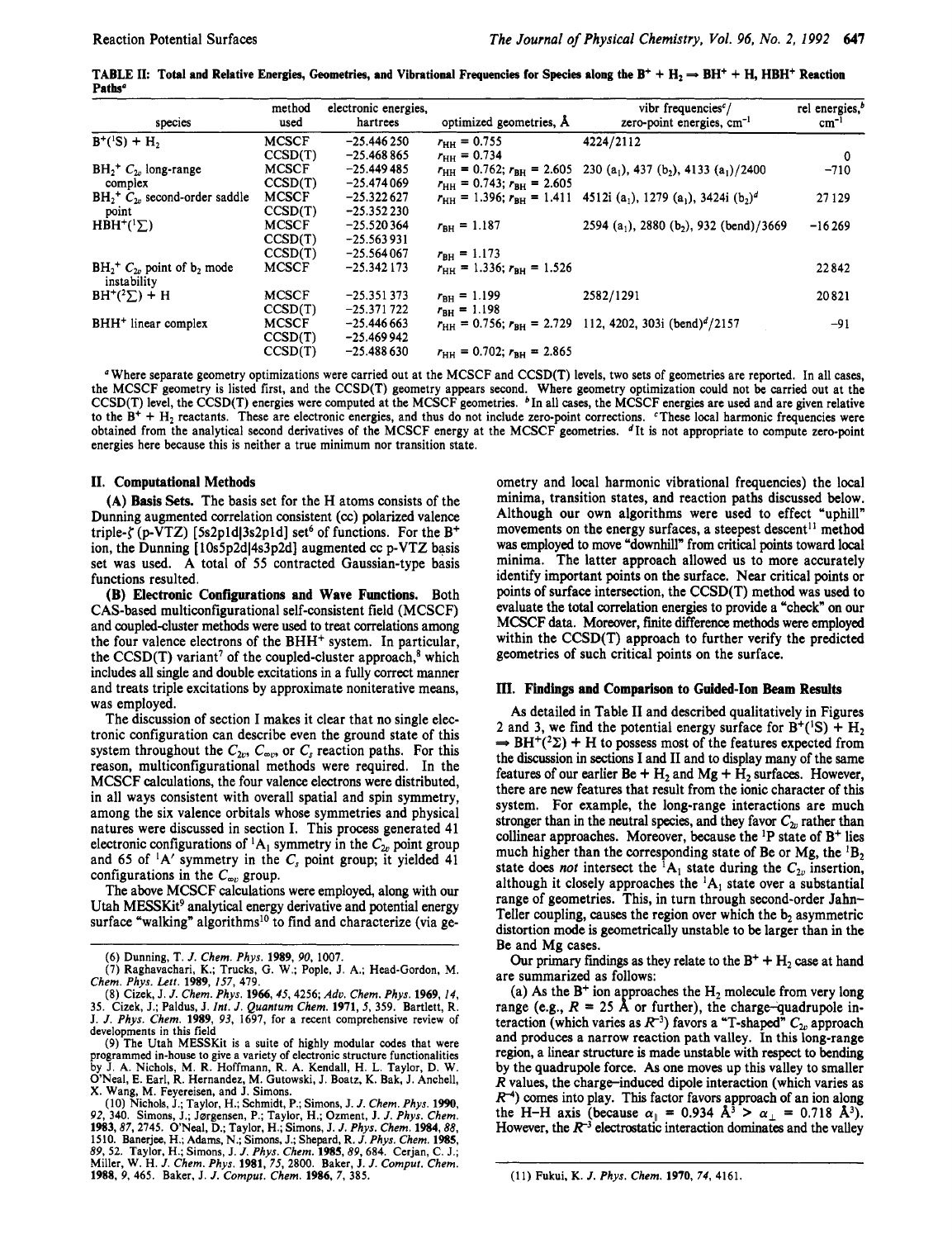

Figure 5. Reaction path for  $C_{2v}$  insertion. The lower curve gives the HH and BH distances along this path. The region of  $b_2$  mode instability resulting from coupling between <sup>1</sup>A<sub>1</sub> and <sup>1</sup>B<sub>2</sub> electronic states is depicted by a dashed line. The upper two curves show the  ${}^{1}A_1$  and  ${}^{1}B_2$  energies (measured with respect to reactants  $B^+ + H_2$ ) along this path.

eventually leads to a T-shaped  $C_{2v}$  complex.

(b) This weakly bound **B+-.H2** complex lies **710** cm-' below the  $B^+ + H_2$  reactant energy. When zero-point corrected, this complex is stable by only **422 an-'.** At this geometry, the effects of **basis** set superposition error were checked at the MCSCF level and found to be only **3.8** cm-I. This complex has a structure in which the **H-H** internuclear **distance** is only slightly distorted from that of  $H_2$ ; the B-H distance (ca. 2.6  $\AA$ ) is much longer than the covalent bond length in **BH+ (1.2 A).** Further along the reaction coordinate, the valley is characterized by stronger and stronger **B+-teH,** interreactant forces but very **small** distortion of the **H-H**  bond length **or** the **H-H** vibrational frequency.

(c) *As* one proceeds further up the valley, a geometry is reached at which the asymmetric distortion mode (of  $b<sub>2</sub>$  symmetry) develops negative curvature (see Figure 5) at which the reaction can proceed without further energy constraint to  $BH^+(2\Sigma) + H$ . This point of instability occurs at an (MCSCF) energy **22 842** cm-l above the  $B^+ + H_2$  reactants, an HH distance of 1.336 Å and a **BH** distance of **1.526 A.** It lies **2021** *cm-'* or *ca.* **0.25** eV above the thermodynamic reaction threshold, which corresponds ap proximately to where the guided ion beam experiments first detect production of **BH+** product ions.

(d) Even further along the  $C_{2v}$ -constrained path, a stationary point is reached at which negative curvature exists along one of the two  $a_1$  symmetric distortions and along the  $b_2$  asymmetric mode. As such, this second-order saddle point is not a true transition state; it would be a transition state if the reaction were constrained to  $C_{2v}$  symmetry. The negative curvature of the  $b_2$ mode persists from the point of instability described above, through this second-order saddle point, and beyond **as** a consequence of the second-order Jahn-Teller coupling between the ground **'A,**  state and the <sup>1</sup>B<sub>2</sub> state. Since the <sup>1</sup>B<sub>2</sub> state lies *above* the <sup>1</sup>A<sub>1</sub> state throughout this entire region, the negative  $b<sub>2</sub>$  curvature persists throughout this region. Eventually, beyond the second-order saddle point, **as** the **BH** distance reaches **1.396 A** and the **HH** distance is  $1.412$  Å, the negative  $b_2$  curvature disappears (see Figure 5).

(e) The  $B^+ + H_2 \rightarrow BH^+ + H$  reaction is predicted to be thermodynamically endoergic by **20821** *cm-'* **(20000** *cm-'* when zero-point corrected). In the guided ion beam experiments,<sup>1a</sup> no flux of **BH+** product ions is detected for **B+** ions colliding with **H2** at kinetic energies at or slightly above this threshold; this has been used to infer that an additional activation barrier is present.

(f) A geometrically stable linear  $HBH^+({}^{1}\Sigma_g^+)$  species is found to lie **16 269** cm-' ( **14 7 12** cm-' when zerepoint corrected) below  $B^+ + H_2$ . This species lies on the ground state <sup>1</sup>A<sub>1</sub> potential energy surface and correlates with  $B^{+}(^1S) + H_2$  reactants when  $C_{2v}$ 



Figure 6. Reaction path for  $C_{\infty}$  insertion. The lower curve gives the HH and B-to-closest-H distances along this path. The upper two curves show the lowest  $(1^1\Sigma)$  and first excited  $(1^1\Sigma)$  state energies (measured with respect to reactants  $B^+ + H_2$ ) along this path.

symmetry is enforced (see Figure 2). Its BH bond length  $(r_{BH} = 1.187 \text{ Å})$  is only slightly shorter than that in BH<sup>+</sup> (1.199 Å).

(g) Along a collinear reaction path beginning at the  $B^+ + H_2$ geometry, the bending mode is unstable **because** of the long-range quadrupole potential. Further along the collinear approach, the bending curvatures become positive and a reaction streambed appears. Thereafter, the energy of the **'2** ground state increases monotonically and leads to  $BH^+(2\Sigma)$  +  $\overline{H}$  without any transition-state barrier; this path therefore provides the lowest energy access to  $BH^+ + H$  products (see Figure 6). Near the  $B^+ + H\overline{H}$ entrance channel along the collinear path, the ground state is dominated by the  $1\sigma^2 2\sigma^2$  configuration. The  $1\sigma^2 2\sigma^2 \sigma$  configuration correlates with the ground-state products  $BH^+ + H$ . The lack of a transition state along this reaction path is a result of the single spin-orbital occupancy difference, and thus strong coupling, between the  $1\sigma^2 2\sigma^2$  and  $1\sigma^2 2\sigma 3\sigma$  configurations.

**(h)** The first excited singlet state plays a crucial role in both the  $C_{2v}$  and collinear reaction paths. Along the  $C_{2v}$  path, its second-order Jahn-Teller coupling opens the  $C_s$  reaction channel to yield  $BH^+ + H$ . This <sup>1</sup>B<sub>2</sub> state has its own  $C_{2v}$  equilibrium geometry with an **HH** distance of **1.674 A** and a **BH** distance of **1.301 A** at which its electronic energy is **25 852** cm-I above the energy of the reactants  $B^+(^1S) + H_2$ . At this geometry the <sup>1</sup>A<sub>1</sub> state is **12 979** *cm-'* below the **'B2** state. The harmonic MCSCF vibrational frequencies of the <sup>1</sup>B<sub>2</sub> state are 1026 cm<sup>-1</sup> (bending), **2083** cm-l (symmetric stretching), and **2173** cm-' (asymmetric stretching). Along the collinear path, the first excited singlet state is involved in an avoiding crossing with the  ${}^{1}\Sigma$  ground state. In the  $B^+$  + HH entrance channel, the excited state has a  $1\sigma^2 2\sigma 3\sigma$ configuration and correlates to  $H_2^+ + B(^2P)$ . In the product region, this excited state has a configuration  $1\sigma^2 2\sigma^2$  and describes (see Figure 3) the charge-transfer species  $BH(^1\Sigma) + H^+$ .

## **IV.** Discussion of Results and Summary

**(A) Relation to Ion Beam Experimental Data.** The most intriguing observation of the current study is that the collinear reaction path provides the lowest energy access to  $BH^+ + H$ . Asymptotically, collinear approaches are not geometrically favored because of the long-range quadrupole interaction which favors off-axis approaches. Only when the B<sup>+</sup> has approached the H<sub>2</sub> a **reaction** valley appear for **collinear** geometries. Along this valley, the *energy* increases monotonically from reactants **to** products and no transition state appears. As a result, the reaction threshold should be equal to the thermodynamic endoenergicity, which is not consistent with the experimental findings. close enough to make the **H-H** distance **0.8** *f* or greater does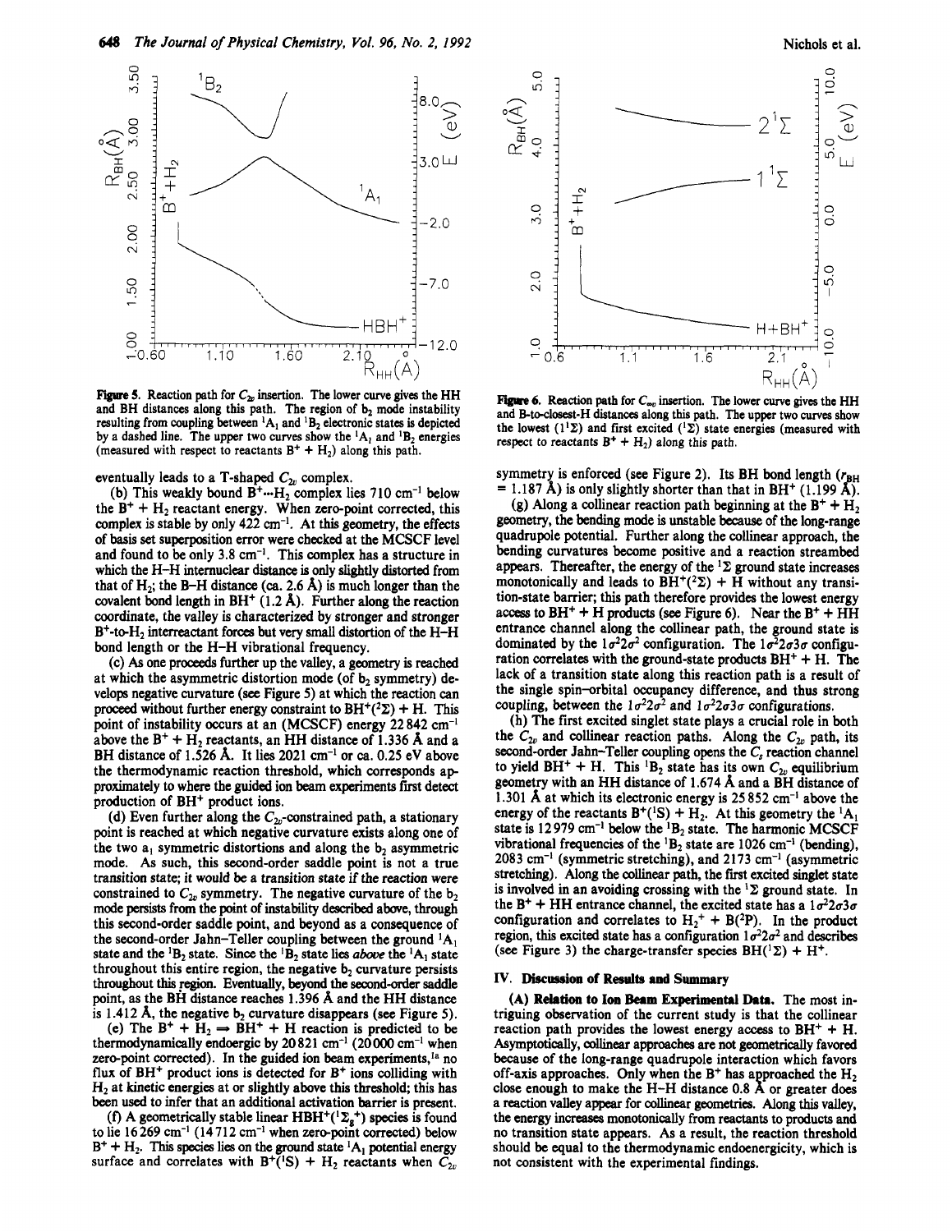On the other hand, along the  $C_{2v}$  reaction path, a point of  $b_2$ mode instability provides access to the  $BH<sup>+</sup> + H$  product channel. This point appears  $2021 \text{ cm}^{-1}$  above the reaction endoergicity, which matches the ion beam threshold for the production of BH<sup>+</sup> ions.

In the ion beam experiments, collisions take place with average relative energies<sup>1a</sup> of at least 0.05 eV (400 cm<sup>-1</sup>), and those that have any chance of leading to  $BH<sup>+</sup> + H$  products have at least 20 000 cm-' (2.3 eV) of relative kinetic energy. Therefore, the weak long-range attractive forces are likely to have little influence in guiding the **flux** of reactants toward or away from any particular orientation. **In** essence, collisions occur with all possible orientations; some sample regions **on** the potential surface near collinear geometries, others sample regions near the point of b<sub>2</sub> instability.

Assuming that the experimental results are correct, one is faced with explaining why the  $B^+ + H_2 \Rightarrow BH^+ + H$  reaction seems to not take advantage of the lower energy collinear reaction path. We speculate at this time that, although the collinear path possesses a lower activation energy  $E^*_{\text{coll}}$  than the  $C_{2v}$  path leading to the point of  $b_2$  instability at  $E^*$ <sub>instab</sub>, the density of states available to the collinear paths is much smaller than that of the other path. As a result, collinear contributions to the overall rate of reaction are small. Stated **in** another manner, at the energies that characterize the guided ion beam experiments, the preexponential A factor associated with the collinear path is orders of magnitude smaller than that belonging to the other path.

One can estimate these paths' relative contributions to the net bimolecular reaction rate coefficient for the  $B^+ + H_2 \rightarrow BH^+ +$ H via one or another variant of transition-state theory. **In** such approaches, the rate coefficient  $k$  is expressed in terms of partition functions per unit volume of the  $B^+$  and  $H_2$  reactants as well as the activated complex associated with the particular path:

$$
k = \frac{(q^*_{\text{BHH}^+}/V)}{(q_{\text{B}}^+/V)(q_{\text{H}_2}/V)}
$$

Although we do not carry out such a detailed analysis here, we note that (i) any collinear BHH<sup>+</sup> activated complex has one reaction path, two rotational, and three vibrational degrees of freedom, while (ii) any nonlinear  $BH<sub>2</sub>$ <sup>+</sup> activated complex has one reaction path, three rotational, and two vibrational degrees of freedom. As a result, the transition-state expression for the *ratio*  of the rate coefficients for collinear and nonlinear paths involves

$$
\frac{k_{\text{coll}}}{k_{\text{instab}}} = \frac{(q_{r1}q_{r2}q_{v1}q_{v2}q_{v3})_{\text{coll}} \exp(-E_{\text{coll}}/RT)}{(q_{r1}q_{r2}q_{r3}q_{v1}q_{v2})_{\text{instab}} \exp(-E_{\text{instab}}/RT)}
$$

where the  $q_m$  denote the rotational partition functions and the **qvn** denote the vibrational partition functions of the respective species.

The simple fact that the rotational partition functions are at least 2 orders of magnitude larger than the vibrational partition functions (at room temperature and certainly at the energies  $(2.3)$ eV) of the guided ion beam experiments) argues that the above ratio of rate coefficients will be approximately the ratio of a vibrational to a rotational partition function  $q_v/q<sub>r</sub>$  multiplied by an activation-energy factor  $exp((E^*_{instab} - E^*_{coll})/RT)$ .

According to our calculations, the energy difference  $E^*$ <sub>instab</sub> - $E^*_{\text{coll}}$  is approximately 2000 cm<sup>-1</sup> or ca. 0.25 eV. So, at collision energies near or above the thermodynamic threshold (ca. 2.3 eV or  $20000 \text{ cm}^{-1}$ ), the activation energy factor will be near unity:  $exp((E^*_{\text{instab}} - E^*_{\text{coll}})/RT) = exp(2000/20000) \approx 1.$  At these same energies, the vibrational to rotational partition function ratio  $q_v/q_r$  is likely to be smaller than 10<sup>-3</sup>. We therefore suggest that the energy range used in the ion-beam experiments allows the energetically disfavored, but density-of-states favored path to dominate. Experiments that use much lower collision energies should see a threshold equal to the endoergicity but with an A-factor (or corresponding cross-section) orders of magnitude smaller than seen in the ion-beam data.

**(B)** What About the Isoelectronic  $Li^- + H_2 \Rightarrow LiH^- + H$ **Reaction?** It is interesting to speculate about another isoelectronic system:  $Li^- + H_2 \rightarrow \overline{LiH^-} + H$ , HLiH<sup>-</sup>. For this anion, the



Figure 7. Diagram showing relative energies of  $M + H_2$ , HMH, MH  $+$  **H**, and transition states (or points of instability) for the  $B^+$  +  $H_2$  and  $Be + H_2$  cases. Also shown are the locations of the <sup>1,3</sup>P excited states of the Bt and Be species. All energies are in units of **1000** cm-'.

long-range quadrupole and polarizability interactions both favor the collinear approach. Using the known<sup>12</sup> electron affinities of Li and of LiH, **as** well **as** the LiH and **H2** bond energies, one **finds**  that  $LiH^- + H$  should lie 19 100 cm<sup>-1</sup> above  $Li^- + H_2$ . This energy difference is remarkably close to those (see Figure 7) for  $B^+$  +  $H_2 \rightarrow BH^+ + H$  and  $Be + H_2 \rightarrow BeH + H$ . The energies of the HLiH<sup>-</sup> species and of the  $C_{2v}$  or  $C_s$  transition states for the Li<sup>-</sup>  $+ H<sub>2</sub>$  reaction are not yet known, so further comparisons cannot be made.

Major differences between the  $Li^-$  case and those for  $B^+$  and Be involve the location of the <sup>3,1</sup>P excited states (see Figure 7). For B+ and Be, the lowest of these states, the 3P state, **lies** 37 300 cml-' and 22000 cm-', respectively, above the **'S** ground state. For Li<sup>-</sup>, the <sup>3</sup>P state lies higher in energy than Li (plus a free electron) and is hence metastable with respect to autodetachment. In particular, **the** 3P and **'P** states are believed to lie between 5000 and 13000 cm-' above the **'S** state, while the Li- electron detachment energy is only 5000  $cm^{-1}$ . The charge transfer state  $X^2\Sigma_{u}^+H_2^-$  + Li(<sup>2</sup>S) is also metastable and may play a role in this system.

For the above reasons, the intersection of the  ${}^{1}A_1$  ground-state  $C_{2v}$  surface for Li<sup>-</sup> + H<sub>2</sub> by the excited <sup>1</sup>B<sub>2</sub> surface is expected to occur at much lower energy than in the **B+** and Be cases. Moreover, the  ${}^{2}A_1$  surface corresponding to the autodetached Li + **H2 species** is also expected to come into play at collision energies of ca. 5000 cm<sup>-1</sup>, well below even the  $Li^- + H_2 \rightarrow LiH^- + H$ reaction threshold. Therefore, qualitatively different behavior is expected both in the low-energy potential surfaces of  $Li^- + H_2$ and in the guided ion beam experiments studying Li<sup>-</sup> collisions with  $H_2$ . It is our intention to explore this interesting case in the near future.

Before closing, it should be mentioned that there are interesting aspects of the  $B^+ + H_2$  potential energy surfaces that were not addressed here **because** of our emphasis **on** the lowest singlet-state potential. In particular, the location of the  ${}^{3}B_{2}$  surface in the

**<sup>(12)</sup> The EA of Li is 0.62 eV Hotop, H.; Lineberger, W. C.** *J. Phys. Ckm. Ref. Data* **1985,** *Z4,* **731. The EA of LiH is 0.3 eV Griffng, K. M.; Kenney. J.; Simons, J.; Jordan, K. D.** *J. Chem. Phys.* **1975,63, 4073.**